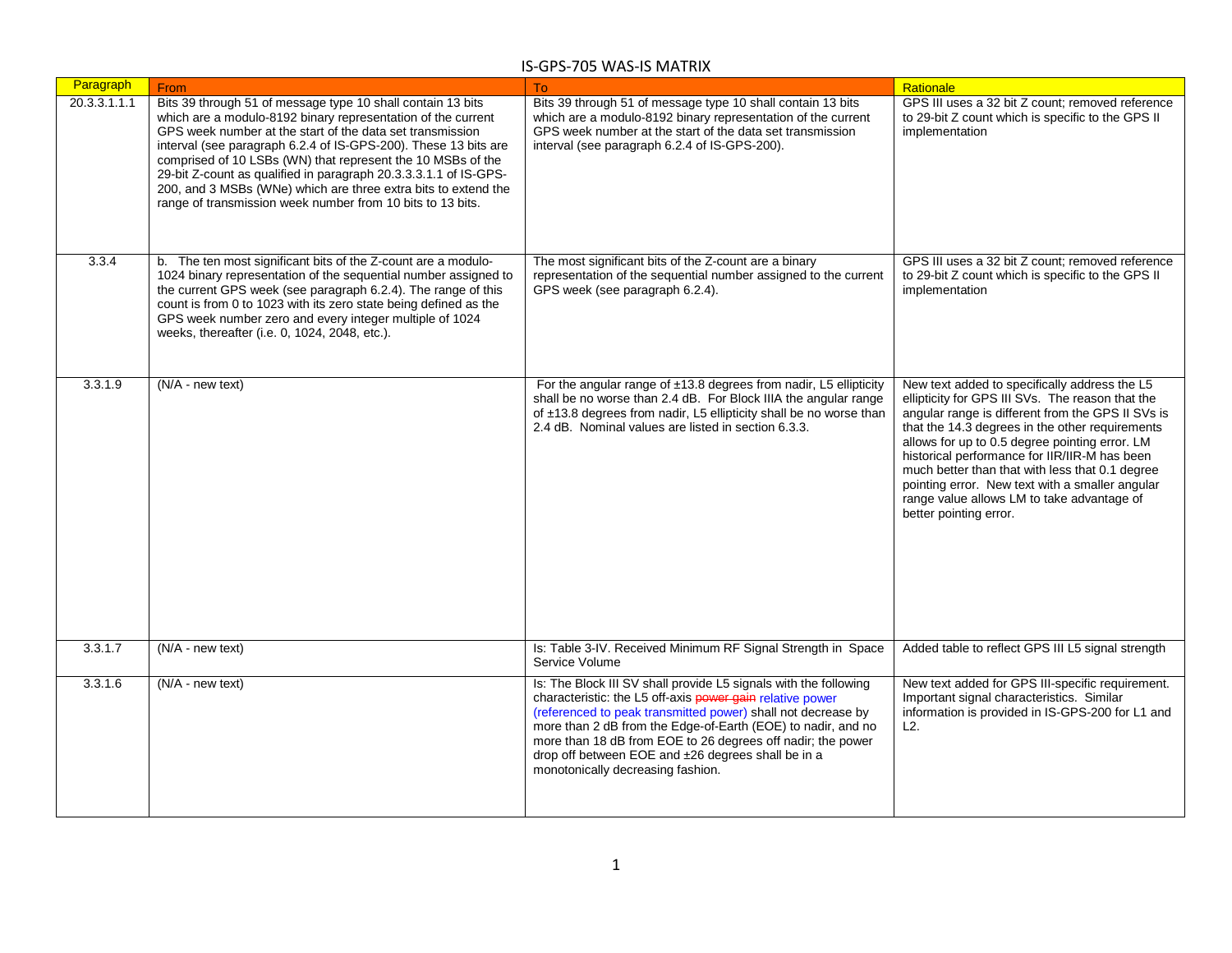| Paragraph | From                                                                                                                                                                                                                                                                                                                                                                                                                                                                                                                                             | <b>To</b>                                                                                                                                                                                                                                                                                                                                                                                                                                                                                                                                                                                    | Rationale                                          |
|-----------|--------------------------------------------------------------------------------------------------------------------------------------------------------------------------------------------------------------------------------------------------------------------------------------------------------------------------------------------------------------------------------------------------------------------------------------------------------------------------------------------------------------------------------------------------|----------------------------------------------------------------------------------------------------------------------------------------------------------------------------------------------------------------------------------------------------------------------------------------------------------------------------------------------------------------------------------------------------------------------------------------------------------------------------------------------------------------------------------------------------------------------------------------------|----------------------------------------------------|
| 3.3.1.6   | The SV shall provide I5 and Q5 navigation signal strength at<br>end-of-life (EOL), worst-case in order to meet the minimum<br>levels specified in Table 3-III.                                                                                                                                                                                                                                                                                                                                                                                   | The SV shall provide, at a minimum, worst-case I5 and Q5<br>navigation signal strength at end-of-life (EOL), in order to meet<br>the levels specified in Table 3-III.                                                                                                                                                                                                                                                                                                                                                                                                                        | editorial                                          |
| 3.3.1.6.1 | The SV shall provide I5 and Q5 navigation signal strength at<br>end-of-life (EOL), worst-case in order to meet the minimum<br>levels specified in Table 3-III.                                                                                                                                                                                                                                                                                                                                                                                   | The SV shall provide, at a minimum, worst-case I5 and Q5<br>navigation signal strength at end-of-life (EOL), in order to meet<br>the levels specified in Table 3-IV.                                                                                                                                                                                                                                                                                                                                                                                                                         | editorial                                          |
| 3.3.1.4   | Replace the sentence: "In-band spurious transmissions shall be<br>at least 40 dB below the unmodulated L1 and L2 carriers over<br>the allocated 24 MHz channel bandwidth."                                                                                                                                                                                                                                                                                                                                                                       | With"In-band spurious transmissions, from the SV, shall be at<br>least or below -40 dBc below the unmodulated L5 carrier over<br>the band specified in 3.3.1.1. In-band spurious transmissions<br>are defined as transmissions within the bands specified in<br>3.3.1.1 which are not expressly components of the L5<br>waveform."                                                                                                                                                                                                                                                           | References bandwidth to 3.3.1.1.                   |
| 3.3.1.2   | 3.3.1.2 Correlation Loss. Correlation loss is defined as the<br>difference between the SV power received in a 24 MHz<br>bandwidth and the signal power recovered in an ideal correlation<br>receiver. The worst case correlation loss occurs when the I5<br>carrier is modulated by the sum of the I5-code and the NAV data<br>stream. For this case, the correlation loss apportionment shall be<br>as follows: 1. SV modulation and filter imperfections: 0.6 dB 2.<br>Ideal UE receiver waveform distortion (due to 24 MHz filter): 0.4<br>dB | Correlation loss is defined as the difference between the SV<br>power received in the bandwidth defined in 3.3.1.1 (excluding<br>signal combining loss) and the signal power recovered in an<br>ideal correlation receiver of the same bandwidth using an exact<br>replica of the waveform within an ideal sharp-cutoff filter<br>bandwidth centered at L5, whose bandwidth corresponds to<br>that specified in 3.3.1.1 and whose phase is linear over that<br>bandwidth. The correlation loss apportionment due to SV<br>modulation and filtering imperfections shall be 0.6 dB<br>maximum. | "References bandwidth to 3.3.1.1                   |
| 3.3.1.6.1 | N/A                                                                                                                                                                                                                                                                                                                                                                                                                                                                                                                                              | included "- GEO Based Antennas" in Table 3-IV table.                                                                                                                                                                                                                                                                                                                                                                                                                                                                                                                                         | Important info to validate received signal levels. |
| 3.3.1.2   | Correlation loss is defined as the difference between the SV<br>power received in a 24 MHz bandwidth and the signal power<br>recovered in an ideal correlation receiver. The worst case<br>correlation loss occurs when the I5 carrier is modulated by the<br>sum of the I5-code and the NAV data stream. For this case, the<br>correlation loss apportionment shall be as follows: 1. SV<br>modulation and filter imperfections: 0.6 dB 2. Ideal UE receiver<br>waveform distortion (due to 24 MHz filter): 0.4 dB                              | Correlation loss is defined as the difference between the SV<br>power received in the bandwidth defined in 3.3.1.1 (excluding<br>signal combining loss) and the signal power recovered in an<br>ideal correlation receiver of the same bandwidth using an exact<br>replica of the waveform within an ideal sharp-cutoff filter<br>bandwidth centered at L5, whose bandwidth corresponds to<br>that specified in 3.3.1.1 and whose phase is linear over that<br>bandwidth. The correlation loss apportionment due to SV<br>modulation and filtering imperfections shall be 0.6 dB<br>maximum. | Correctness                                        |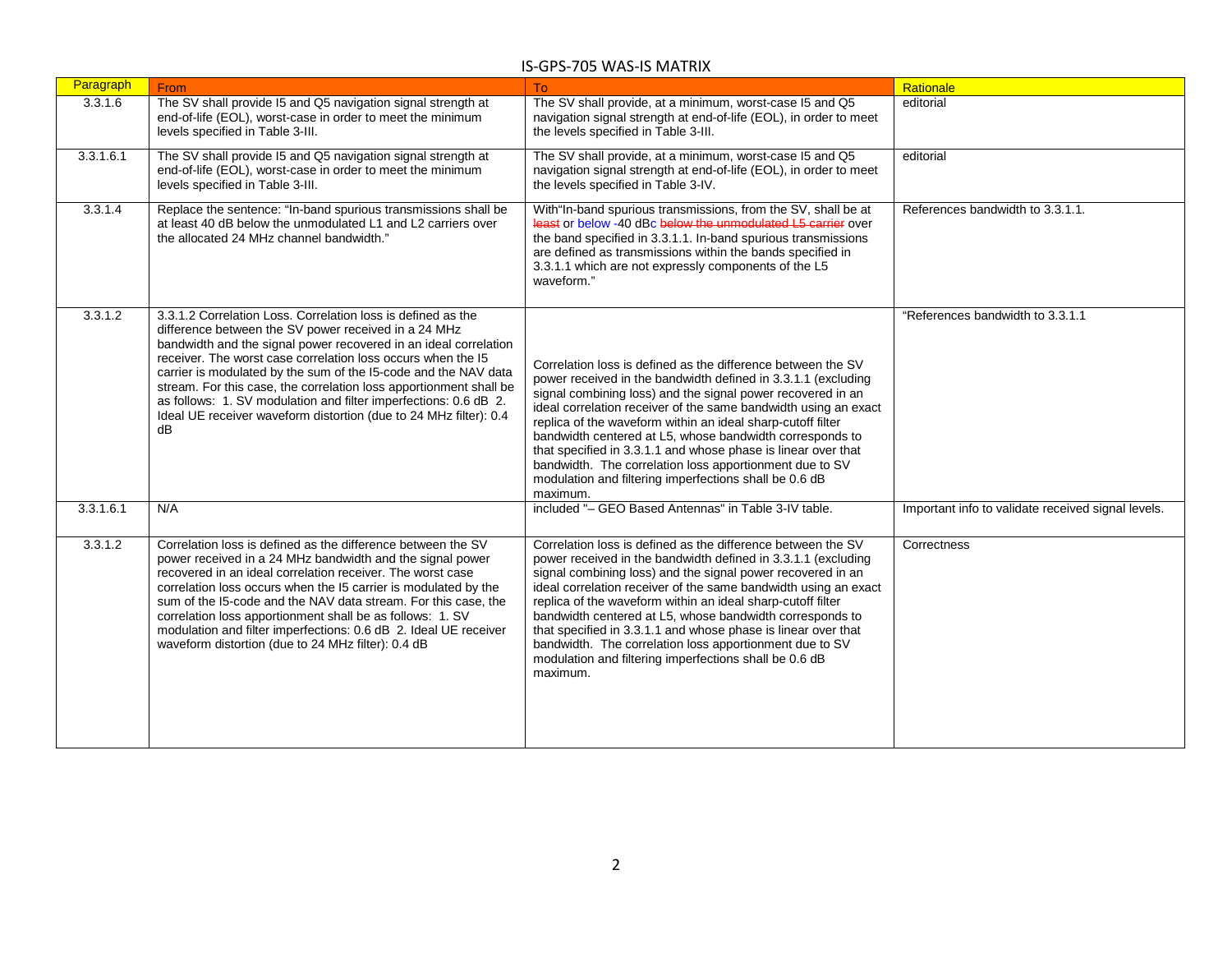| Paragraph    | From                                                                                                                                                                                                                                                                                | To                                                                                                                                                                                                                                                                                                                                                                                                                                                                                                                                                                                                                                                                                                                                                                                                                                                                                                                                                                                                                                                                                                                                                                                                                                                                                                                                                                                                                                                                                                                                                                                                                                                                                                                                                                                                                                                          | Rationale                                                                                                                                                                                                                               |
|--------------|-------------------------------------------------------------------------------------------------------------------------------------------------------------------------------------------------------------------------------------------------------------------------------------|-------------------------------------------------------------------------------------------------------------------------------------------------------------------------------------------------------------------------------------------------------------------------------------------------------------------------------------------------------------------------------------------------------------------------------------------------------------------------------------------------------------------------------------------------------------------------------------------------------------------------------------------------------------------------------------------------------------------------------------------------------------------------------------------------------------------------------------------------------------------------------------------------------------------------------------------------------------------------------------------------------------------------------------------------------------------------------------------------------------------------------------------------------------------------------------------------------------------------------------------------------------------------------------------------------------------------------------------------------------------------------------------------------------------------------------------------------------------------------------------------------------------------------------------------------------------------------------------------------------------------------------------------------------------------------------------------------------------------------------------------------------------------------------------------------------------------------------------------------------|-----------------------------------------------------------------------------------------------------------------------------------------------------------------------------------------------------------------------------------------|
| 3.2.1.2      | The NSI5 and NSQ5 codes, used to protect the user from a<br>malfunction in the SV's reference frequency generation system<br>(reference paragraph 3.2.1), are not for utilization by the user<br>and, therefore, are not defined in this document.                                  | Is: The NDI5 and NSQ5 codes, used to protect the user from<br>receiving tracking anomalous NAV data signals, are not for<br>utilization by the user and, therefore, are not defined in this<br>document.                                                                                                                                                                                                                                                                                                                                                                                                                                                                                                                                                                                                                                                                                                                                                                                                                                                                                                                                                                                                                                                                                                                                                                                                                                                                                                                                                                                                                                                                                                                                                                                                                                                    | This statement was changed in IS-GPS-200 to<br>reflect the fact that the cause of anomalous NAV<br>signals is not limited to a malfunction in the SV's<br>reference frequency generation system.                                        |
| 20.3.3.9     | 270                                                                                                                                                                                                                                                                                 | 274                                                                                                                                                                                                                                                                                                                                                                                                                                                                                                                                                                                                                                                                                                                                                                                                                                                                                                                                                                                                                                                                                                                                                                                                                                                                                                                                                                                                                                                                                                                                                                                                                                                                                                                                                                                                                                                         |                                                                                                                                                                                                                                         |
| 20.3.3.1.1.1 | These 13 bits are comprised of 10 LSBs (WN) that represent the<br>10 MSBs of the 29-bit Z-count as qualified in paragraph<br>20.3.3.3.1.1 of IS-GPS-200, and 3 MSBs (WNe) which are three<br>extra bits to extend the range of transmission week number from<br>10 bits to 13 bits. | sentence deleted                                                                                                                                                                                                                                                                                                                                                                                                                                                                                                                                                                                                                                                                                                                                                                                                                                                                                                                                                                                                                                                                                                                                                                                                                                                                                                                                                                                                                                                                                                                                                                                                                                                                                                                                                                                                                                            | Correction.                                                                                                                                                                                                                             |
| 20.3.3.1.1   | N/A                                                                                                                                                                                                                                                                                 | The CNAV message will contain information that allows users<br>to operate when integrity is assured. This is accomplished<br>using an integrity assured URA value in conjunction with an<br>integrity status flag. The URA value is the RSS of URAoe and<br>URAoc; URA is integrity assured to the enhanced level only<br>when the integrity status flag is "1".<br>Bit 272 of Message Type 10 is the Integrity Status Flag (ISF). A<br>"0" in bit position 272 indicates that the conveying signal is<br>provided with the legacy level of integrity assurance. That is,<br>the probability that the instantaneous URE of the conveying<br>signal exceeds 4.42 times the upper bound value of the current<br>broadcast URA indexvalue, for more than 5.2 seconds, without<br>an accompanying alert, is less than 1 x 10-5 per hour. A "1" in<br>bit-position 272 indicates that the conveying signal is provided<br>with an enhanced level of integrity assurance. That is, the<br>probability that the instantaneous URE of the conveying signal<br>exceeds 5.73 times the upper bound value of the current<br>broadcast URA indexvalue, for more than 5.2 seconds, without<br>an accompanying alert, is less than 1 x 10-8 per hour. The<br>probability associated with the nominal and lower bound values<br>of the current broadcast URA index are not defined.<br>In this context, an "alert" is defined as any indication or<br>characteristic in the conveying signal, as specified elsewhere in<br>this document, which signifies that the conveying signal may be<br>invalid and should not be used, such as, not Operational-<br>Healthy, Non-Standard Code, parity error, etc. In this context,<br>the term URA refers to the composite URA, calculated as the<br>root-sum-squared of the individual URA components in the<br>conveying signal. | The Integrity Status Flag is an authenticated<br>requirement specified in SS-SYS-800, SS-CS-<br>800, and SS-SS-800. Failure to include the ISF<br>in this ICD before the next OCX RFP will result in<br>cost impact to the OCX program. |
| 2.1          | GP-03-001, 14 November 2003                                                                                                                                                                                                                                                         | to GP-03-001A, current issue                                                                                                                                                                                                                                                                                                                                                                                                                                                                                                                                                                                                                                                                                                                                                                                                                                                                                                                                                                                                                                                                                                                                                                                                                                                                                                                                                                                                                                                                                                                                                                                                                                                                                                                                                                                                                                | <b>Current Version</b>                                                                                                                                                                                                                  |
| 1.2          |                                                                                                                                                                                                                                                                                     | "obtaining" and "coordiantion"                                                                                                                                                                                                                                                                                                                                                                                                                                                                                                                                                                                                                                                                                                                                                                                                                                                                                                                                                                                                                                                                                                                                                                                                                                                                                                                                                                                                                                                                                                                                                                                                                                                                                                                                                                                                                              | Rationale is the ICC does not have approval<br>authority                                                                                                                                                                                |
| Table 20-I   |                                                                                                                                                                                                                                                                                     | WN <sub>n</sub><br>Week Number<br><b>URA<sub>ce</sub></b> INDEX<br><b>SV</b><br>Accuracy                                                                                                                                                                                                                                                                                                                                                                                                                                                                                                                                                                                                                                                                                                                                                                                                                                                                                                                                                                                                                                                                                                                                                                                                                                                                                                                                                                                                                                                                                                                                                                                                                                                                                                                                                                    | Clarity and consistency.                                                                                                                                                                                                                |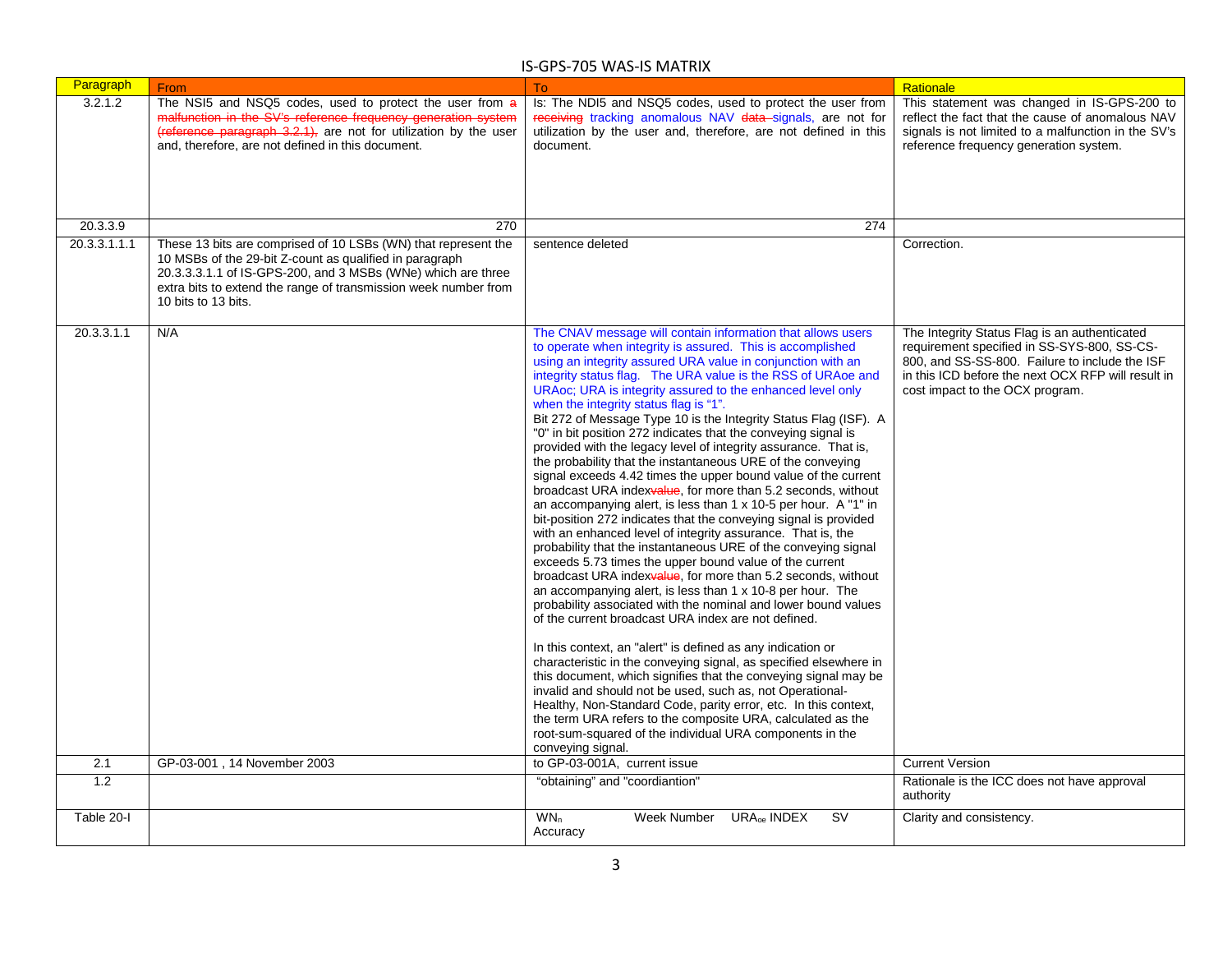| Paragraph | From                                                                                                                                                                                                                                                                                                                                                                                                                                                                                                                                                                                                                                                                                                                                                                                                                                 | <b>To</b>                                                                                                                                                                                                                                                                                                                                                                                                                                                                                                                                                                                                                                                                                                                                                                                                                                                                                                                                                                                                                                                | Rationale                                                                                                                                                                                                                       |
|-----------|--------------------------------------------------------------------------------------------------------------------------------------------------------------------------------------------------------------------------------------------------------------------------------------------------------------------------------------------------------------------------------------------------------------------------------------------------------------------------------------------------------------------------------------------------------------------------------------------------------------------------------------------------------------------------------------------------------------------------------------------------------------------------------------------------------------------------------------|----------------------------------------------------------------------------------------------------------------------------------------------------------------------------------------------------------------------------------------------------------------------------------------------------------------------------------------------------------------------------------------------------------------------------------------------------------------------------------------------------------------------------------------------------------------------------------------------------------------------------------------------------------------------------------------------------------------------------------------------------------------------------------------------------------------------------------------------------------------------------------------------------------------------------------------------------------------------------------------------------------------------------------------------------------|---------------------------------------------------------------------------------------------------------------------------------------------------------------------------------------------------------------------------------|
| 3.3.1.2   | Original Text: "3.3.1.2 Correlation Loss. Correlation loss is<br>defined as the difference between the signal power received in<br>the bandwidth defined in 3.3.1.1 and the signal power recovered<br>in an ideal correlation receiver of the same bandwidth which<br>ideally performs lossless correlation using an exact replica of the<br>waveform with an ideal sharp-cutoff whose bandwidth<br>corresponds to that in 3.3.1.1, and whose phase is linear over<br>that bandwidth. The worst case correlation loss occurs when the<br>15 carrier is modulated by the sum of the 15-code and the NAV<br>data stream. For this case, the correlation loss apportionment<br>shall be as follows:<br>1 SV modulation and filter imperfections: 0.6 dB<br>2 Ideal UE receiver waveform distortion (due to 24 MHz filter):<br>$0.4$ dB" | Correlation loss is defined as the difference between the SV<br>power received in the bandwidth defined in 3.3.1.1 (excluding<br>signal combining loss) and the signal power recovered in an<br>ideal correlation receiver of the same bandwidth using an exact<br>replica of the waveform within an ideal sharp-cutoff filter<br>bandwidth centered at L5, whose bandwidth corresponds to<br>that specified in 3.3.1.1 and whose phase is linear over that<br>bandwidth. The correlation loss apportionment due to SV<br>modulation and filtering imperfections shall be 0.6 dB<br>maximum.                                                                                                                                                                                                                                                                                                                                                                                                                                                             | The interface specification should not specify loss<br>in a user receiver. The suggested change text<br>provides the user with as much information as<br>required and makes no assumption regarding the<br>user implementation. |
| 3.3.1.3   | The phase noise spectral density of the un-modulated carrier<br>shall be such that a phase locked loop of 10 Hz one-sided noise<br>bandwidth shall be able to track the carrier to an accuracy of 0.1<br>radians root mean square (RMS). See additional supporting<br>material for phase noise characteristics in section 6.3.2.                                                                                                                                                                                                                                                                                                                                                                                                                                                                                                     | The phase noise spectral density of the unmodulated carrier<br>shall not exceed the magnitude of a straight line (on a log-log<br>plot) between -30 dBc/Hz at 1 Hz and -60 dBc/Hz at 10 Hz, and<br>another straight line between -60 dBc/Hz at 10 Hz and -80<br>dBc/Hz at 10 kHz. Spurs in the phase noise spectral density of<br>the unmodulated carrier between 10 Hz and 10 kHz shall not<br>exceed -40 dBc.                                                                                                                                                                                                                                                                                                                                                                                                                                                                                                                                                                                                                                          | Correction: The suggested change text provides<br>the user with as much information as required<br>and makes no assumption regarding the user<br>implementation.                                                                |
| 3.3.1.7.2 | From "For a given navigation payload redundancy configuration,<br>the absolute value of the mean differential delay shall not exceed<br>30.0 nanoseconds. The random variations about the mean shall<br>not exceed 3.0 nanoseconds (two-sigma)."                                                                                                                                                                                                                                                                                                                                                                                                                                                                                                                                                                                     | The group delay differential between the radiated L1 and L5<br>signals (i.e. L1 $P(Y)$ and L5 I5; and L1 $P(Y)$ and L5 Q5) is<br>specified as consisting of random plus bias components. The<br>mean differential is defined as the bias component and will be<br>either positive or negative. For a given navigation payload<br>redundancy configuration, the absolute value of the mean<br>differential delay shall not exceed 30.0 nanoseconds. The<br>random plus non-random variations about the mean shall not<br>exceed 3.0 nanoseconds (95% probability), when including<br>consideration of the temperature and antenna effects during a<br>vehicle orbital revolution L1 and L2 group delay differential is<br>described in 3.3.1.7.2 of IS-GPS-200. Corrections for the bias<br>components of the group delay differential are provided to the<br>users in the NAV message using parameters designated as<br>TGD (reference paragraph 20.3.3.3.3.2 of IS-GPS-200) and<br>Inter-Signal Correction (ISC) (reference paragraph<br>20.3.3.3.1.2). | Tighten the specs for Block III SVs.                                                                                                                                                                                            |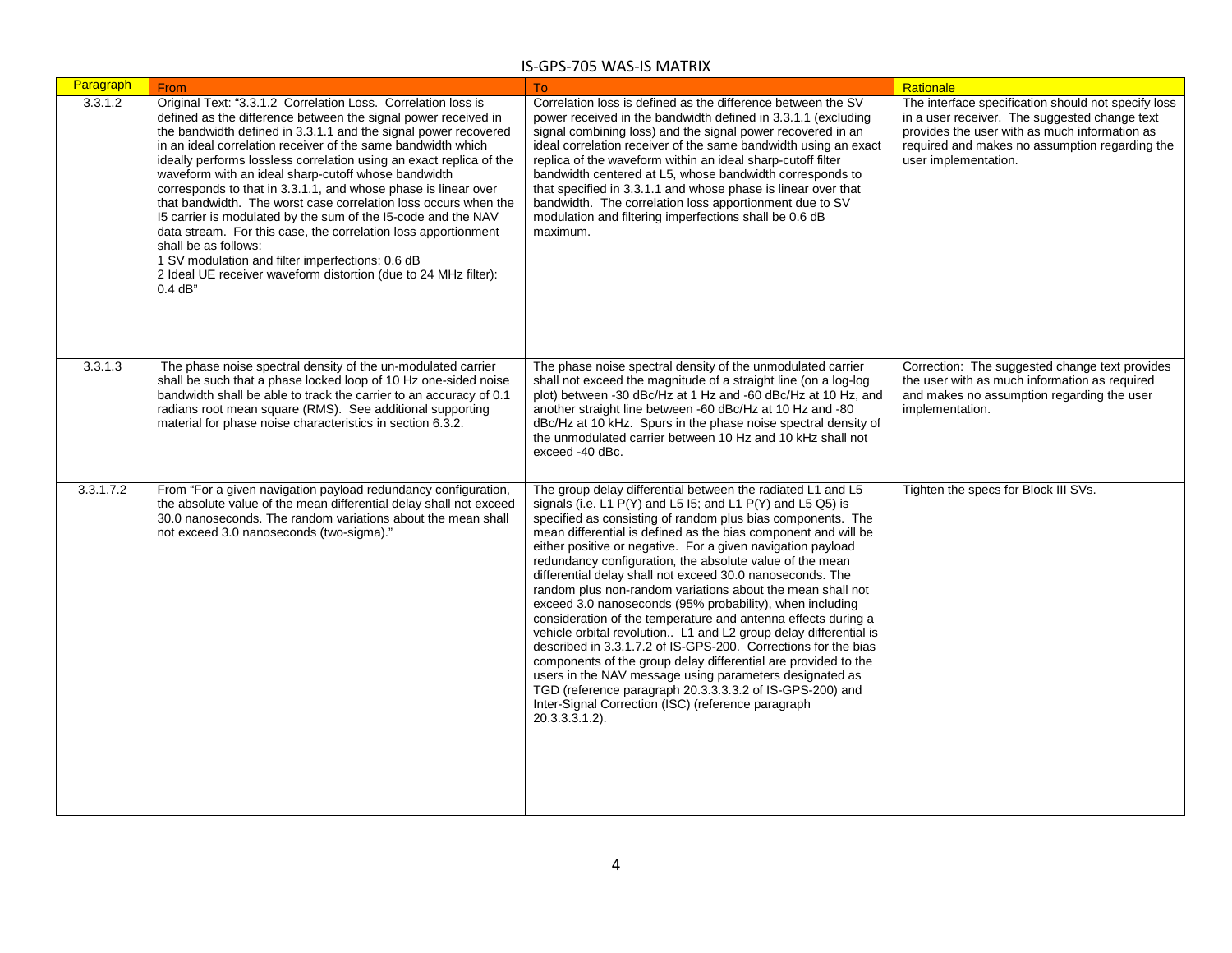| Paragraph | From                                                                                                                                                                                                                                                                                                                                                                                                                                                                                                                                             | To                                                                                                                                                                                                                                                                                                                                                                                                                                                                                                                                                                                                                                                                                                                                                                               | Rationale                                                                      |
|-----------|--------------------------------------------------------------------------------------------------------------------------------------------------------------------------------------------------------------------------------------------------------------------------------------------------------------------------------------------------------------------------------------------------------------------------------------------------------------------------------------------------------------------------------------------------|----------------------------------------------------------------------------------------------------------------------------------------------------------------------------------------------------------------------------------------------------------------------------------------------------------------------------------------------------------------------------------------------------------------------------------------------------------------------------------------------------------------------------------------------------------------------------------------------------------------------------------------------------------------------------------------------------------------------------------------------------------------------------------|--------------------------------------------------------------------------------|
| 3.3.1.7.3 | Space Service Volume Group Delay Differential. The group<br>delay differential between the radiated L5 signal with respect to<br>the Earth Coverage signal for users of the Space Service<br>Volume is given by the Block III Space Contractor (TBD). The<br>details are provided in TBD.                                                                                                                                                                                                                                                        | Space Service Volume Group Delay Differential. The group<br>delay differential between the radiated L5 signal with respect to<br>the Earth Coverage signal for users of the Space Service<br>Volume are provided in TBD                                                                                                                                                                                                                                                                                                                                                                                                                                                                                                                                                          | Consistency and completion.                                                    |
| 3.3.1.8   | 3.3.1.8 Signal Coherence. L5 transmitted signals for a particular<br>SV shall be coherently derived from the same onboard frequency<br>standard. All PRN signals shall be clocked coherently with the<br>P(Y)-code signal transitions. On the L5 channel the chip<br>transitions of the two modulating signals (i.e., that containing the<br>15-code and that containing the Q5-code) shall be such that the<br>average time difference between the transitions does not exceed<br>10.0 nanoseconds (two-sigma).                                 | All transmitted signals on the same carrier for a particular SV<br>shall be coherently derived from the same on-board frequency<br>standard. On the L5 channel, the chip transitions of the two<br>modulating signals, L5I and L5Q, shall be such that the average<br>time difference between them, and between each and the<br>transitions of L1P(Y), do not exceed 10 nanoseconds. The<br>variable time difference shall not exceed 1 nanosecond (2<br>sigma95% probability), when including consideration of the<br>temperature and antenna effect changes during a vehicle orbital<br>revolution. Corrections for the bias components of the group<br>delay differentail as provided to the users using parameters<br>designated as ISCs (reference paragraph 20.3.3.3.1.2.) | Need requirement clarification from ICWG.                                      |
| 6.2.1     | 6.2.1 User Range Accuracy. See paragraph 6.2.1 of IS-GPS-<br>200.                                                                                                                                                                                                                                                                                                                                                                                                                                                                                | 6.2.1 User Range Accuracy. See Section 6.2.1 of IS-GPS-200.                                                                                                                                                                                                                                                                                                                                                                                                                                                                                                                                                                                                                                                                                                                      |                                                                                |
| 3.3.2     | $\overline{5}$                                                                                                                                                                                                                                                                                                                                                                                                                                                                                                                                   | I5-codes                                                                                                                                                                                                                                                                                                                                                                                                                                                                                                                                                                                                                                                                                                                                                                         | consistency - Previously hyphen only used when<br>followed by the word "code." |
| none      |                                                                                                                                                                                                                                                                                                                                                                                                                                                                                                                                                  | Suggested Change: change format so figure title appears<br>below respective figure                                                                                                                                                                                                                                                                                                                                                                                                                                                                                                                                                                                                                                                                                               | format                                                                         |
| 3.3.1.2   | 3.3.1.2 Correlation Loss. Correlation loss is defined as the<br>difference between the SV power received in a 24 MHz<br>bandwidth and the signal power recovered in an ideal correlation<br>receiver. The worst case correlation loss occurs when the 15<br>carrier is modulated by the sum of the I5-code and the NAV data<br>stream. For this case, the correlation loss apportionment shall be<br>as follows: 1. SV modulation and filter imperfections: 0.6 dB 2.<br>Ideal UE receiver waveform distortion (due to 24 MHz filter): 0.4<br>dB | Correlation loss is defined as the difference between the SV<br>power received in the bandwidth defined in 3.3.1.1 (excluding<br>signal combining loss) and the signal power recovered in an<br>ideal correlation receiver of the same bandwidth using an exact<br>replica of the waveform within an ideal sharp-cutoff filter<br>bandwidth centered at L5, whose bandwidth corresponds to<br>that specified in 3.3.1.1 and whose phase is linear over that<br>bandwidth. The correlation loss apportionment due to SV<br>modulation and filtering imperfections shall be 0.6 dB<br>maximum.                                                                                                                                                                                     | Solve the problems stated in Comments (1) and<br>(2)                           |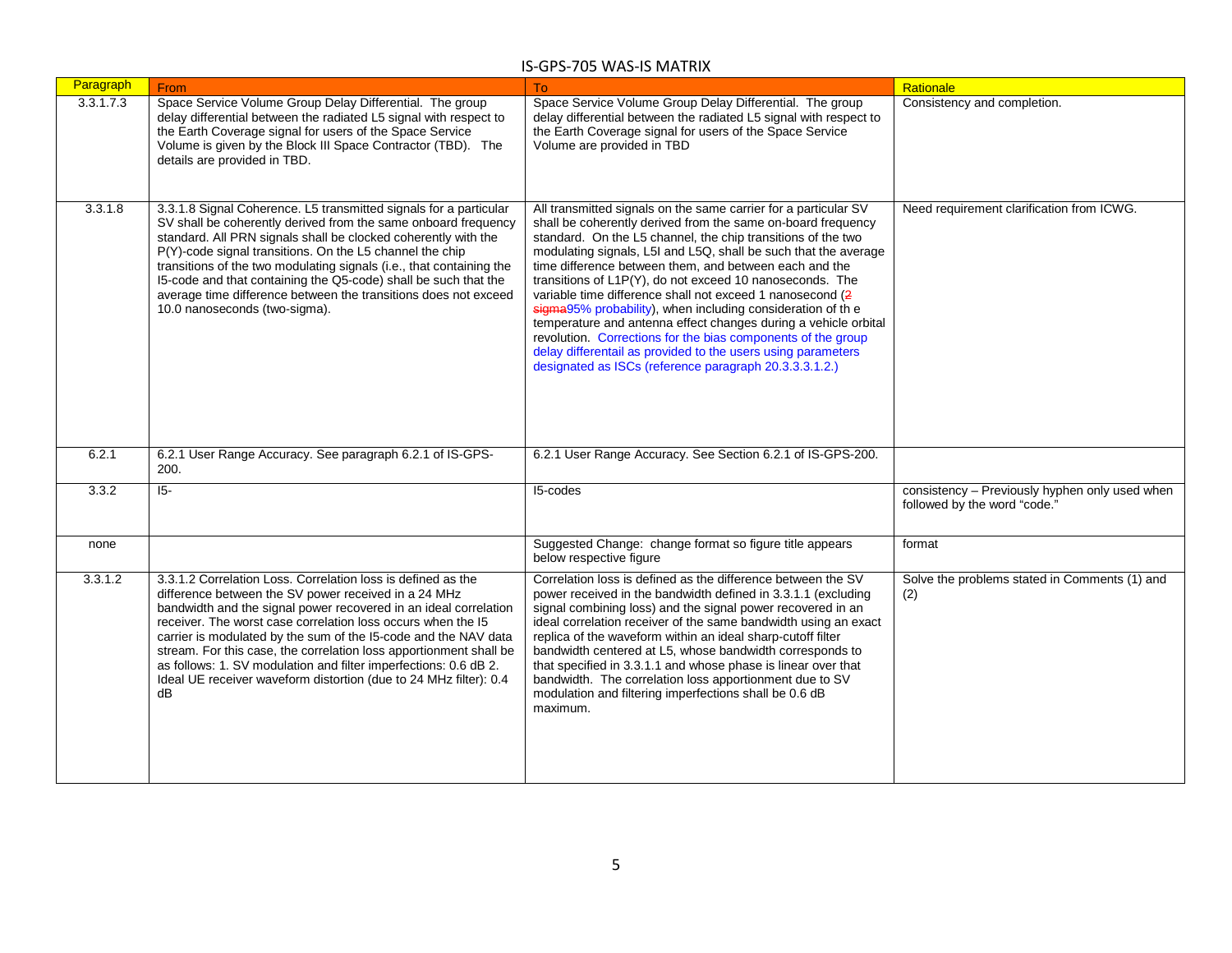| Paragraph  | <b>From</b>                                                                                                                                                                                                                                                                                                                                                                                                                                                                                                                                                                                                                                                                                         | To:                                                                                                                                                                                                                                                                                                                                                                                                                                                                                                                                                                                                                                                                                                    | Rationale                                                                                                                                                                                                                                 |
|------------|-----------------------------------------------------------------------------------------------------------------------------------------------------------------------------------------------------------------------------------------------------------------------------------------------------------------------------------------------------------------------------------------------------------------------------------------------------------------------------------------------------------------------------------------------------------------------------------------------------------------------------------------------------------------------------------------------------|--------------------------------------------------------------------------------------------------------------------------------------------------------------------------------------------------------------------------------------------------------------------------------------------------------------------------------------------------------------------------------------------------------------------------------------------------------------------------------------------------------------------------------------------------------------------------------------------------------------------------------------------------------------------------------------------------------|-------------------------------------------------------------------------------------------------------------------------------------------------------------------------------------------------------------------------------------------|
| 3.3.4      | In each SV the X1 epochs of the P-code of the L1 and L2 offer a<br>convenient unit for precisely counting and communicating time.<br>Time stated in this manner is referred to as Z-count, which is<br>given as a 29-bit binary number consisting of two parts as<br>follows:                                                                                                                                                                                                                                                                                                                                                                                                                       | In each SV the X1 epochs of the P-code offer a convenient unit<br>for precisely counting and communicating time. Time stated in<br>this manner is referred to as Z-count, which is given as a binary<br>number consisting of two parts as follows:                                                                                                                                                                                                                                                                                                                                                                                                                                                     | GPS III uses a 32 bit Z count; removed reference<br>to 29-bit Z count which is specific to the GPS II<br>implementation                                                                                                                   |
| 3.3.1.1    | The L5 signal is contained within a 24 MHz band centered about<br>the L5 nominal frequency.                                                                                                                                                                                                                                                                                                                                                                                                                                                                                                                                                                                                         | The requirements specified in this document shall pertain to the<br>signal contained within 24 MHz band centered about the L5<br>nominal frequency.                                                                                                                                                                                                                                                                                                                                                                                                                                                                                                                                                    | Makes wording consistent with other ISs.                                                                                                                                                                                                  |
| 20.3.3.7.4 | ic = i0 + $\Delta i$ and $\Omega$ c = $\Omega$ 0 + $\Delta \Omega$ equations                                                                                                                                                                                                                                                                                                                                                                                                                                                                                                                                                                                                                        |                                                                                                                                                                                                                                                                                                                                                                                                                                                                                                                                                                                                                                                                                                        | Correction.                                                                                                                                                                                                                               |
| Table 3-IV | N/A                                                                                                                                                                                                                                                                                                                                                                                                                                                                                                                                                                                                                                                                                                 | Table 3-IV. Space Service Volume (SSV) Received Minimum<br>RF Signal Strength for GPS III Satellites over the Bandwidth<br>Specified in 3.3.1.1 - GEO Based Antennas<br>SV Blocks Signal<br><b>15 Q5</b><br>III and Subsequent -182.0 dBW -182.0 dBW                                                                                                                                                                                                                                                                                                                                                                                                                                                   | No table 3-IV.                                                                                                                                                                                                                            |
|            | No draft version number or date.                                                                                                                                                                                                                                                                                                                                                                                                                                                                                                                                                                                                                                                                    | Filename: IS-GPS-705 06-sept-09( or equivalent)                                                                                                                                                                                                                                                                                                                                                                                                                                                                                                                                                                                                                                                        | Not having a unique identifier for this version can<br>lead to confusion between versions for all except<br>the person in control of the latest version. This<br>appears to be a draft of the document including<br>proposed IRN-705-004. |
| 3.3.1.5    | Referring to the phase of the I5 carrier when I5i(t) equals zero as<br>the "zero phase angle", the I5 and Q5-code generator output<br>shall control the respective signal phases in the following<br>manner: when I5i(t) equals one, a 180-degree phase reversal of<br>the I5-carrier occurs; when Q5i(t) equals one, the Q5 carrier<br>advances 90 degrees; when the Q5i(t) equals zero, the Q5<br>carrier shall be retarded 90 degrees (such that when Q5i(t)<br>changes state, a 180-degree phase reversal of the Q5 carrier<br>occurs). The resultant nominal composite transmitted signal<br>phases as a function of the binary state of the modulating signals<br>are as shown in Table 3-II. | Is: Referring to the phase of the I5 carrier when I5i(t) equals<br>zero as the "zero phase angle", the I5 and Q5-code generator<br>output shall control the respective signal phases in the following<br>manner: when I5i(t) equals one, a 180-degree phase reversal of<br>the I5-carrier occurs; when Q5i(t) equals one, the Q5 carrier<br>advances 90 degrees; when the Q5i(t) equals zero, the Q5<br>carrier will be retarded 90 degrees (such that when Q5i(t)<br>changes state, a 180-degree phase reversal of the Q5 carrier<br>occurs). The resultant nominal composite transmitted signal<br>phases as a function of the binary state of the modulating<br>signals are as shown in Table 3-II. | Changed a will to a shall to have a requirement;<br>to facilitate requirements verification.                                                                                                                                              |
| 20.3.3.8.2 |                                                                                                                                                                                                                                                                                                                                                                                                                                                                                                                                                                                                                                                                                                     | $tGNSS = tE - (AOGGTO + A1GGTO)(tE - totGGTO + 604800)$<br>(WN - WNotGGTO)) + A2GGTO (tE - totGGTO + 604800 (WN<br>- WNotGGTO))2)                                                                                                                                                                                                                                                                                                                                                                                                                                                                                                                                                                      | <b>Updated subscripts</b>                                                                                                                                                                                                                 |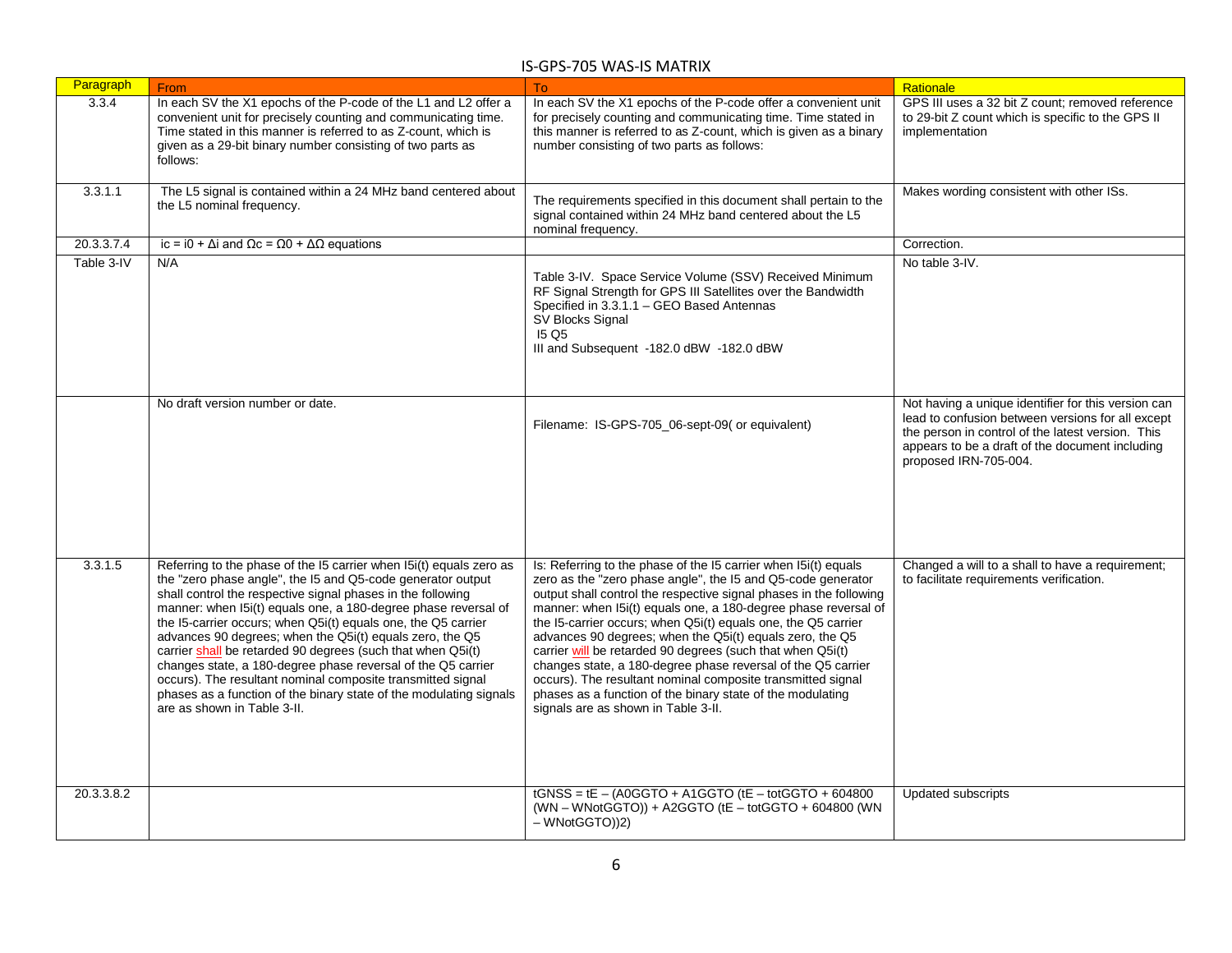| Paragraph                                          | From                                                                                                                                                                                                                                                                                                                                             | To                                                                                                                                                                                                                            | Rationale                                                                                                                                                                                                                               |
|----------------------------------------------------|--------------------------------------------------------------------------------------------------------------------------------------------------------------------------------------------------------------------------------------------------------------------------------------------------------------------------------------------------|-------------------------------------------------------------------------------------------------------------------------------------------------------------------------------------------------------------------------------|-----------------------------------------------------------------------------------------------------------------------------------------------------------------------------------------------------------------------------------------|
| 20.3.3.7.4                                         | ic = i0 + $\Delta$ i and $\Omega$ c = $\Omega$ 0 + $\Delta\Omega$ equations                                                                                                                                                                                                                                                                      | $i_e = i_i + \Delta i$<br>$\Omega_e = \Omega_t + \Delta \Omega$                                                                                                                                                               | Correction                                                                                                                                                                                                                              |
| Fig. 20-1                                          | N/A                                                                                                                                                                                                                                                                                                                                              | See Figure 20-1                                                                                                                                                                                                               | The Integrity Status Flag is an authenticated<br>requirement specified in SS-SYS-800, SS-CS-<br>800, and SS-SS-800. Failure to include the ISF<br>in this ICD before the next OCX RFP will result in<br>cost impact to the OCX program. |
| 6.1                                                | N/A                                                                                                                                                                                                                                                                                                                                              | WGS 84 - World Geodetic System 1984                                                                                                                                                                                           | correctness                                                                                                                                                                                                                             |
| 20.3.4.3                                           | <b>WGS-84</b>                                                                                                                                                                                                                                                                                                                                    | <b>WGS 84</b>                                                                                                                                                                                                                 | correctness                                                                                                                                                                                                                             |
| 20.3.3                                             | From "(UDRA) may be worse than indicated in the respective<br>message types, and the SV should be used at the user's own<br>risk.                                                                                                                                                                                                                | TO "(UDRA) may be worse than indicated in the respective<br>message types."                                                                                                                                                   | "The SV should be used at the user's own risk" is<br>not needed here.                                                                                                                                                                   |
| 3.3.1.4                                            | FROM "In-band spurious transmissions are defined as<br>transmissions within the band specified in 3.3.1.1 which are not<br>expressly components of the L5 waveform.                                                                                                                                                                              | TO "In-band spurious transmissions are defined as<br>transmissions within the band specified in 3.3.1.1 which are not<br>expressly components of the L5 signal."                                                              | Clarity                                                                                                                                                                                                                                 |
| 20.3.3.7.5                                         | UDRA (dot over the R)                                                                                                                                                                                                                                                                                                                            | UDRA dot over the D)                                                                                                                                                                                                          | Correction.                                                                                                                                                                                                                             |
| 2 (Section<br>$1.2$ ) 3-6                          |                                                                                                                                                                                                                                                                                                                                                  | Recommendation: Replace JPO with GPS Wing throughout the<br>document.                                                                                                                                                         | Clarification                                                                                                                                                                                                                           |
| 2 (Section<br>$1.2) 1-3$                           | ARINC Engineering Services, LLC                                                                                                                                                                                                                                                                                                                  | <b>SAIC</b>                                                                                                                                                                                                                   | Clarification.                                                                                                                                                                                                                          |
| N/A                                                | Change wording as follows: "Navstar GPS Joint Program Office"<br>& "JPO"                                                                                                                                                                                                                                                                         | To "Navstar GPS Wing (GPSW)" & "GPSW"                                                                                                                                                                                         | The term is no longer used for the GPS program.                                                                                                                                                                                         |
| 1.2                                                | Change wording as follows: "ARINC Engineering Services, LLC<br>has been designated."                                                                                                                                                                                                                                                             | To "Applications International Corporation (SAIC) has been<br>designated"                                                                                                                                                     | The SE&I is the new ICC for this document.                                                                                                                                                                                              |
| Paragraph<br>6.3.4 Table<br>6-II (sheet 4<br>of 6) | Replace "7912"                                                                                                                                                                                                                                                                                                                                   | With "4912"                                                                                                                                                                                                                   | The current value will produce an erroneous<br>ranging code value.                                                                                                                                                                      |
| 3.3.1.9                                            | The transmitted signal shall be right-hand circularly polarized<br>(RHCP). For the angular range of ±14.3 degrees from boresight,<br>L5 ellipticity shall be no worse than 2.4 dB. For Block IIIA the<br>angular range of ±13.8 degrees from nadir, L5 ellipticity shall be<br>no worse than 2.4 dB. Nominal values are listed in section 6.3.3. | The transmitted signal shall be right-hand circularly polarized<br>(RHCP). For the angular range of ±13.8 degrees from nadir, L5<br>ellipticity shall be no worse than 2.4 dB. Nominal values are<br>listed in section 6.3.3. | Correctness                                                                                                                                                                                                                             |
| $\overline{2.2}$                                   |                                                                                                                                                                                                                                                                                                                                                  | Suggested Change: "Navigation" capitalized here while it was<br>not in para 2.1. Make consistent.                                                                                                                             | consistency                                                                                                                                                                                                                             |
| 3.1                                                | 3.1 Interface Definition.                                                                                                                                                                                                                                                                                                                        | Suggested Change: "Navigation" capitalized here while it was<br>not in para 2.1. Make consistent.                                                                                                                             | consistency                                                                                                                                                                                                                             |
| 3.2.1.1                                            |                                                                                                                                                                                                                                                                                                                                                  | Suggested Change: eliminate extra space following comma<br>after "length"                                                                                                                                                     | grammar                                                                                                                                                                                                                                 |
| 3.2.1.1                                            |                                                                                                                                                                                                                                                                                                                                                  | Suggested Change: use either "SV-ID" or "SV ID" throughout<br>document                                                                                                                                                        | consistency                                                                                                                                                                                                                             |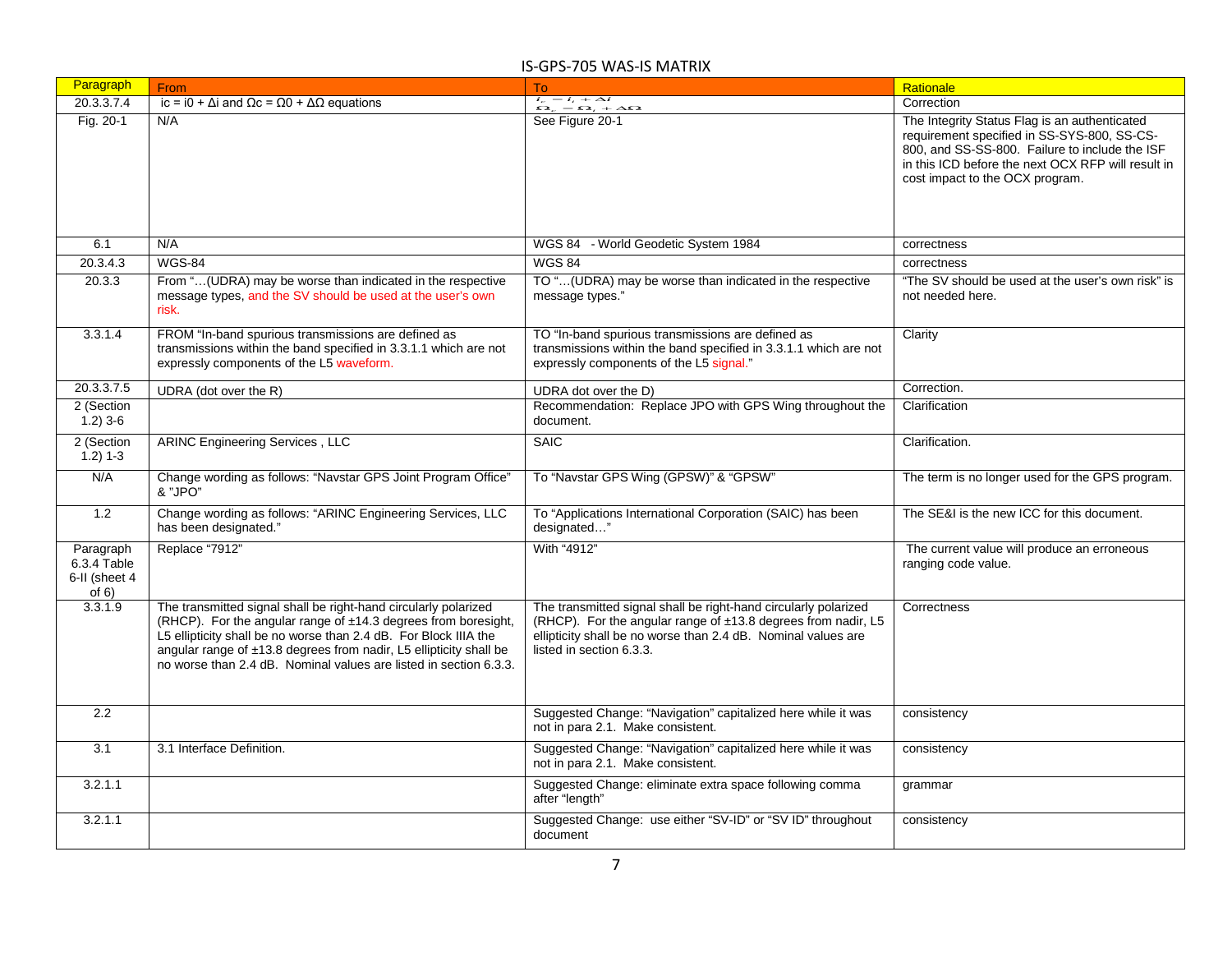| Paragraph  | From                                                                                                                                                                                                                                                                                                                                                                                                                                                                                                                                                                                                                                                                                                                                                                                                                                                                                               | To                                                                                                                                                               | Rationale                                                                                                                                          |
|------------|----------------------------------------------------------------------------------------------------------------------------------------------------------------------------------------------------------------------------------------------------------------------------------------------------------------------------------------------------------------------------------------------------------------------------------------------------------------------------------------------------------------------------------------------------------------------------------------------------------------------------------------------------------------------------------------------------------------------------------------------------------------------------------------------------------------------------------------------------------------------------------------------------|------------------------------------------------------------------------------------------------------------------------------------------------------------------|----------------------------------------------------------------------------------------------------------------------------------------------------|
| 3.3.1.1    | 3.3.1.1 Frequency Plan. The L5 signal is contained within a 24<br>MHz band centered about the L5 nominal frequency. The carrier<br>frequencies for the L1, L2 and L5 signals shall be coherently<br>derived from a common frequency source within the SV. The<br>nominal frequency of this source -- as it appears to an observer<br>on the ground -- is 10.23 MHz. The SV carrier frequency and<br>clock rates -- as they would appear to an observer located in the<br>SV -- are offset to compensate for relativistic effects. The clock<br>rates are offset by $\Delta f/f = -4.4647E-10$ , equivalent to a change in<br>the I5 and Q5-code chipping rate of 10.23 MHz offset by a $\Delta$ f = -<br>4.5674E-3 Hz. This is equal to 10.22999999543 MHz. The<br>nominal carrier frequency (f0) -- as it appears to an observer on<br>the ground - shall be 1176.45 MHz, or 115 times 10.23 MHz. | Suggested Change: Add the word "the" between "within" and<br>"24 MHz." Should read " signal contained with the 24 MHz<br>band "                                  | readability                                                                                                                                        |
| 3.3.1.5    | 3.3.1.5 Phase Quadrature. "zero phase angle",                                                                                                                                                                                                                                                                                                                                                                                                                                                                                                                                                                                                                                                                                                                                                                                                                                                      | Suggested Change: Move comma to inside closing quotation<br>mark                                                                                                 | grammar                                                                                                                                            |
| 3.3.1.6    | 3.3.1.6 Signal Power Levels. The SV shall provide I5 and Q5<br>navigation signal strength at end-of-life (EOL), worst-case in<br>order to meet the minimum levels                                                                                                                                                                                                                                                                                                                                                                                                                                                                                                                                                                                                                                                                                                                                  | Change wording to "The SV shall provide worst-case I5 and Q5<br>navigation signal strength at EOL in order to meet the minimum<br>levels "                       | awkward wording, readability                                                                                                                       |
| Table 3-IV | $\ldots$                                                                                                                                                                                                                                                                                                                                                                                                                                                                                                                                                                                                                                                                                                                                                                                                                                                                                           | Suggested Change: Move table so that it appears after first<br>mention in text. not before.                                                                      | Here Table 3-IV appears before first mention in<br>para 3.3.1.6.1 on page 15.                                                                      |
| 3.3.1.6.1  | 3.3.1.6.1                                                                                                                                                                                                                                                                                                                                                                                                                                                                                                                                                                                                                                                                                                                                                                                                                                                                                          | Suggested Change: Change wording to "The SV shall provide<br>worst-case I5 and Q5 navigation signal strength at EOL in order<br>to meet the SSV minimum levels " | awkward wording, readability                                                                                                                       |
| 3.3.1.7    | 3.3.1.7 Equipment Group Delay.  the users since it is included<br>in the clock correction parameters relayed in the NAV data, and<br>is therefore accounted for by the user computations of system<br>time (reference paragraphs 20.3.3.2.3, 20.3.3.3.2.3 and<br>20.3.3.3.2.4).                                                                                                                                                                                                                                                                                                                                                                                                                                                                                                                                                                                                                    | Suggested Change: delete "the" before "users"                                                                                                                    | readability                                                                                                                                        |
| 3.3.2      | "symbols"                                                                                                                                                                                                                                                                                                                                                                                                                                                                                                                                                                                                                                                                                                                                                                                                                                                                                          | N/A                                                                                                                                                              | readability - word "symbols" is redundant since<br>the acronym "sps" stands for symbols per second                                                 |
| 3.2.2      | coder and coded                                                                                                                                                                                                                                                                                                                                                                                                                                                                                                                                                                                                                                                                                                                                                                                                                                                                                    | "encoded" and "encoder"                                                                                                                                          | consistency - "Encoded" and "encoder" are the<br>more commonly used terms. "Encoded" and<br>"encoder" are used in paragraphs 3.3.2 and<br>3.3.3.1. |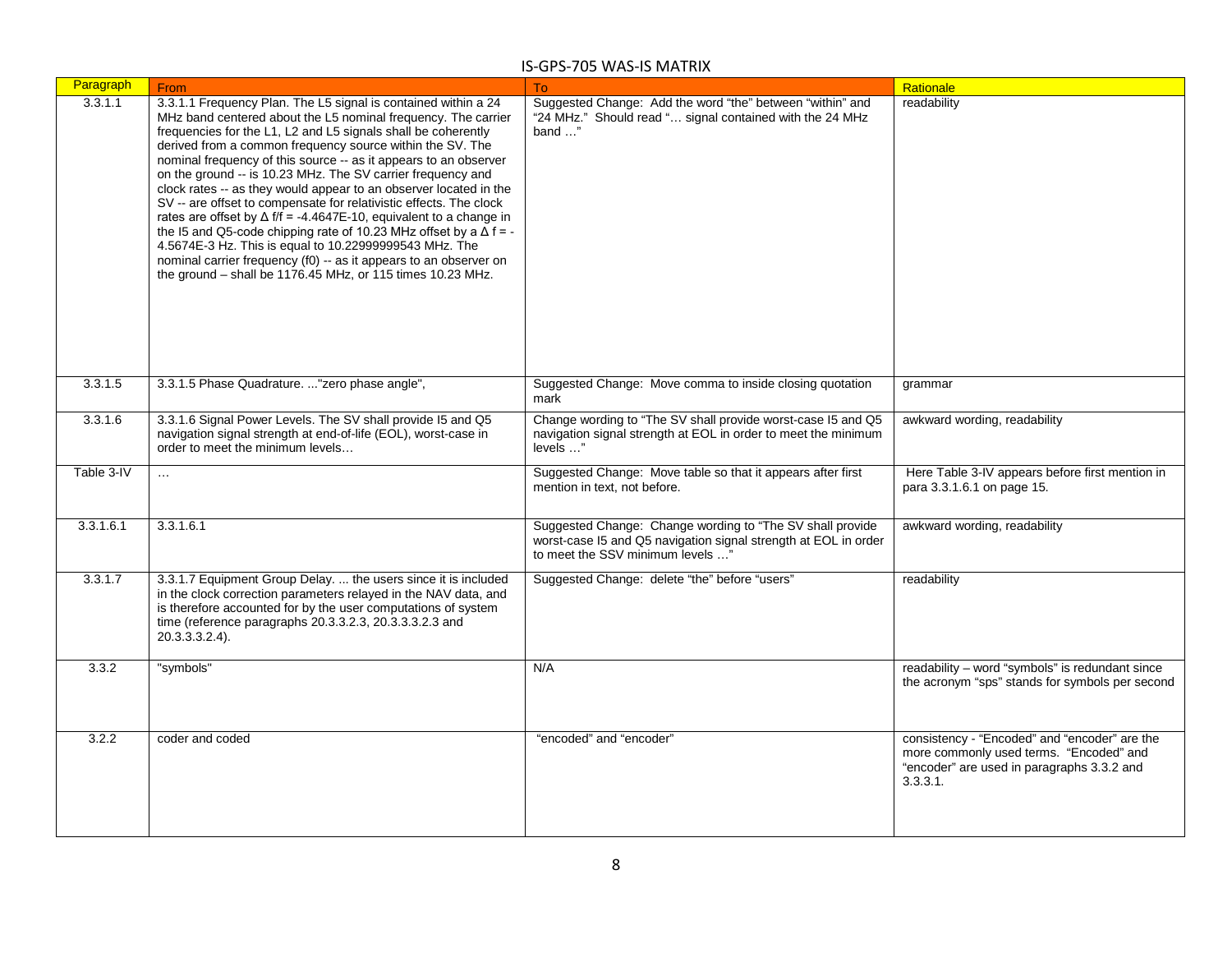| Paragraph       | From                                                               | To:                                                            | Rationale                                                                |
|-----------------|--------------------------------------------------------------------|----------------------------------------------------------------|--------------------------------------------------------------------------|
| 3.3.3.1.1       | The navigation message is FEC encoded in a continuous              | contain                                                        | grammar                                                                  |
|                 | process independent of message boundaries (i.e. at the             |                                                                |                                                                          |
|                 | beginning of each new message, the encoder registers illustrated   |                                                                |                                                                          |
|                 | in Figure 3-7 contains the last six bits of the previous message). |                                                                |                                                                          |
|                 |                                                                    |                                                                |                                                                          |
| 6.1             | N/A                                                                | Decibels with respect to isotropic antenna<br>dBi              | consistency - "dBW" is defined, but "dBi" is not                         |
|                 |                                                                    |                                                                |                                                                          |
| 6.1             | Return                                                             | n/a                                                            | consistency                                                              |
| 6.2.2.2.1       | N/A                                                                |                                                                | consistency                                                              |
| 6.2.2.2.2       | N/A                                                                | deleted " "                                                    | grammar                                                                  |
| 6.2.2.2.3       |                                                                    | added "."                                                      |                                                                          |
|                 | n/a                                                                |                                                                | grammar                                                                  |
| 6.2.2.2.6       | The block of operational planned                                   | This planned block of operational SVs                          | readability                                                              |
| $6.3.1 - 6.3.2$ | section break                                                      | N/A                                                            | format/readability                                                       |
| 10.1            | N/A and "GPS JPO"                                                  | "." and "GPSW"                                                 | grammar                                                                  |
| 20.3.3.1.1      | type10 type 11, provide                                            | type10, type 11, provides                                      | readability                                                              |
| 20.3.3.1.1      | consist                                                            | consists                                                       | readability                                                              |
| 20.3.3.1.1      | N/A                                                                |                                                                | "toe" used here, but not defined until page 72 -                         |
|                 |                                                                    |                                                                | should be defined at first use                                           |
|                 |                                                                    | $(t_{oe} =$ Ephemeris data reference time of week)             |                                                                          |
| 20.3.3.1.1      | assure                                                             | insure                                                         | word usage                                                               |
| 20.3.3.2.1      | any message type 30's (i.e. 30-39)                                 | any message of type 30 to 39                                   | readability                                                              |
| 20.3.3.3.1.1    | bit length                                                         | bit lengths                                                    | consistency with wording in paragraph                                    |
|                 |                                                                    |                                                                | 20.3.3.3.1.3 and elsewhere                                               |
|                 |                                                                    |                                                                |                                                                          |
| 20.3.3.3.1.2    | bit length                                                         | bit lengths                                                    | consistency with wording in paragraph                                    |
|                 |                                                                    |                                                                | 20.3.3.3.1.3 and elsewhere                                               |
|                 |                                                                    |                                                                |                                                                          |
| 20.3.3.3.1.2.1  | L1/L5 Inter-Signal Group Delay Differential Correction. The L5     | L1/L5 Inter-Signal Correction. The L5 correction terms, TGD,   | Karl Kovach change for Soon Yi comment.                                  |
|                 | correction terms, TGD, ISCL5I5 and ISCL5Q5 are provided by         | ISCL5I5 and ISCL5Q5 are provided by the CS to account for      |                                                                          |
|                 | the CS to account for the effect of SV group delay differential    | the effect of inter-signal biases between L1 P(Y) and L2 P(Y), |                                                                          |
|                 | between L1 P(Y) and L2 P(Y), L1 P(Y) and L5 I5, and between        | L1 $P(Y)$ and L5 I5, and between L1 $P(Y)$ and L5 Q5,          |                                                                          |
|                 | L1 P(Y) and L5 Q5, respectively.                                   | respectively.                                                  |                                                                          |
|                 |                                                                    |                                                                |                                                                          |
|                 |                                                                    |                                                                |                                                                          |
| 20.3.3.3.1.2.2  | $L1-C/A$                                                           | L1 C/A                                                         | consistency - no hyphen used in similar wording<br>elsewhere in document |
|                 |                                                                    |                                                                |                                                                          |
|                 |                                                                    | $^{\prime\prime}$                                              |                                                                          |
| 20.3.3.3.1.2.2  | $^{\circ}$                                                         | ٦,                                                             | grammar                                                                  |
| 20.3.3.3.1.3    | N/A                                                                |                                                                | This quantity is not defined anywhere in this                            |
|                 |                                                                    |                                                                | document and should be defined at first use.                             |
|                 |                                                                    | (T <sub>iono</sub> =lonospheric correction parameter)          |                                                                          |
| none            | $\mathbf{u}$                                                       | N/A                                                            | format                                                                   |
| 20.3.3.3.1.4    | $\mathbf{H}$                                                       | N/A                                                            | format                                                                   |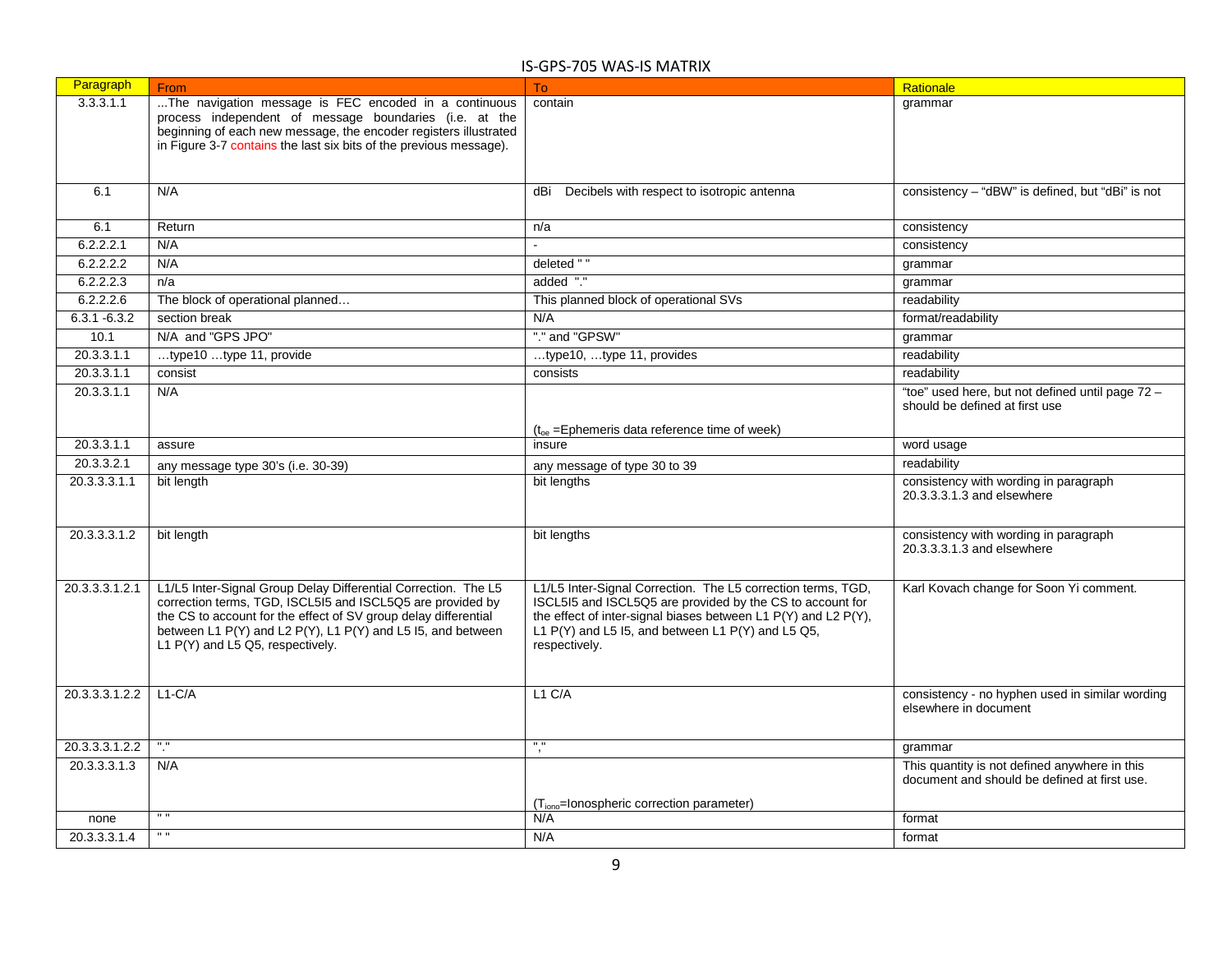| Paragraph    | From                                                                                                                                                                                                                             | T <sub>o</sub>                                                                                                                                                             | Rationale                                                                                           |
|--------------|----------------------------------------------------------------------------------------------------------------------------------------------------------------------------------------------------------------------------------|----------------------------------------------------------------------------------------------------------------------------------------------------------------------------|-----------------------------------------------------------------------------------------------------|
| none         | $\overline{1}$                                                                                                                                                                                                                   | N/A                                                                                                                                                                        | format                                                                                              |
| 20.3.3.4.6.1 | contains                                                                                                                                                                                                                         | contain                                                                                                                                                                    | grammar/readability                                                                                 |
| 20.3.3.4.6.1 | of                                                                                                                                                                                                                               | N/A                                                                                                                                                                        | readability                                                                                         |
| 20.3.3.4.6.1 | range                                                                                                                                                                                                                            | ranges                                                                                                                                                                     | consistency with rest of document                                                                   |
| 20.3.3.5.1   | range                                                                                                                                                                                                                            | ranges                                                                                                                                                                     | consistency with rest of document                                                                   |
| 20.3.3.6.2   | Information required to use these parameters to calculate tUTC<br>(tUTC= Coordinated Universal Time defined by the USNO) is in<br>paragraph 20.3.3.5.2.4 of IS-GPS-200 except the following<br>definition of tUTC shall be used. | Information required to use (and calculate) these parameters<br>tUTC is in paragraph 20.3.3.5.2.4 of IS-GPS-200 except the<br>following definition of dtUTC shall be used. | changed to address comment from 2SOPS                                                               |
| 20.3.3.7     | types                                                                                                                                                                                                                            | type                                                                                                                                                                       | readability                                                                                         |
| 20.3.3.7.1   | range                                                                                                                                                                                                                            | ranges                                                                                                                                                                     | consistency                                                                                         |
| 20.3.3.7.2   | enables                                                                                                                                                                                                                          | enable                                                                                                                                                                     | readability                                                                                         |
| 20.3.3.7.2   | Users must utilize CDC and EDC data pair of same t <sub>op-D</sub> and of<br>same top.                                                                                                                                           | Users must utilize CDC and EDC data pairs of the same t <sub>op-D</sub><br>and of the same $t_{OD.}$                                                                       | readability                                                                                         |
| 20.3.3.7.2   | N/A                                                                                                                                                                                                                              |                                                                                                                                                                            | acronym should be defined at first use - currently<br>not defined until next paragraph              |
| none         | $^{\prime\prime}$                                                                                                                                                                                                                | $(t_{\text{op-D}} = DC$ data predict time of week)<br>N/A                                                                                                                  | format                                                                                              |
| none         | $^{\prime\prime}$                                                                                                                                                                                                                | N/A                                                                                                                                                                        | format                                                                                              |
| 20.3.3.7.5   | has                                                                                                                                                                                                                              | have                                                                                                                                                                       | readability                                                                                         |
| 20.3.3.8.1   | <b>GPS</b> like                                                                                                                                                                                                                  | GPS-like                                                                                                                                                                   | readability                                                                                         |
| 20.3.3.8.1   | range                                                                                                                                                                                                                            | ranges                                                                                                                                                                     | consistency                                                                                         |
| Fig 3-1      | <b>Block II/IIA</b>                                                                                                                                                                                                              | <b>Block II</b>                                                                                                                                                            | Block II characteristics are irrelevant to this<br>document                                         |
| 6.1          |                                                                                                                                                                                                                                  | GPSW Global Positioning Systems Wing                                                                                                                                       | Acronym used in document and not listed                                                             |
| 6.1          |                                                                                                                                                                                                                                  | SSV Space Service Volume                                                                                                                                                   | Acronym used in document and not listed                                                             |
| 6.2.2.2      | N/A                                                                                                                                                                                                                              | N/A                                                                                                                                                                        | Block II characteristics are irrelevant to this<br>document                                         |
| 6.2.2.2.1    | 6.2.2.2.1 Block II SVs. See paragraph 6.2.2.2.2 of IS-GPS-200.<br>These satellites do not broadcast the L5 signal.                                                                                                               | N/A                                                                                                                                                                        | Block II characteristics are irrelevant to this<br>document                                         |
| 3.3.1.6.1    | Table 3-IV. Space Service Volume (SSV) Received Minimum<br>RF Signal Strength for GPS III Satellites over the Bandwidth<br>Specified in 3.3.1.1                                                                                  | Is: Table 3-IV. Space Service Volume Minimum Received L5<br>Signal Power - GEO Based Antennas                                                                              | CRM disposition: minimum power levels apply to<br>GEO orbits.                                       |
| Fig 3-1      |                                                                                                                                                                                                                                  | Suggested Change:                                                                                                                                                          | If the SV is defined in this update of the ICD then<br>it is not future, it deserves it's own block |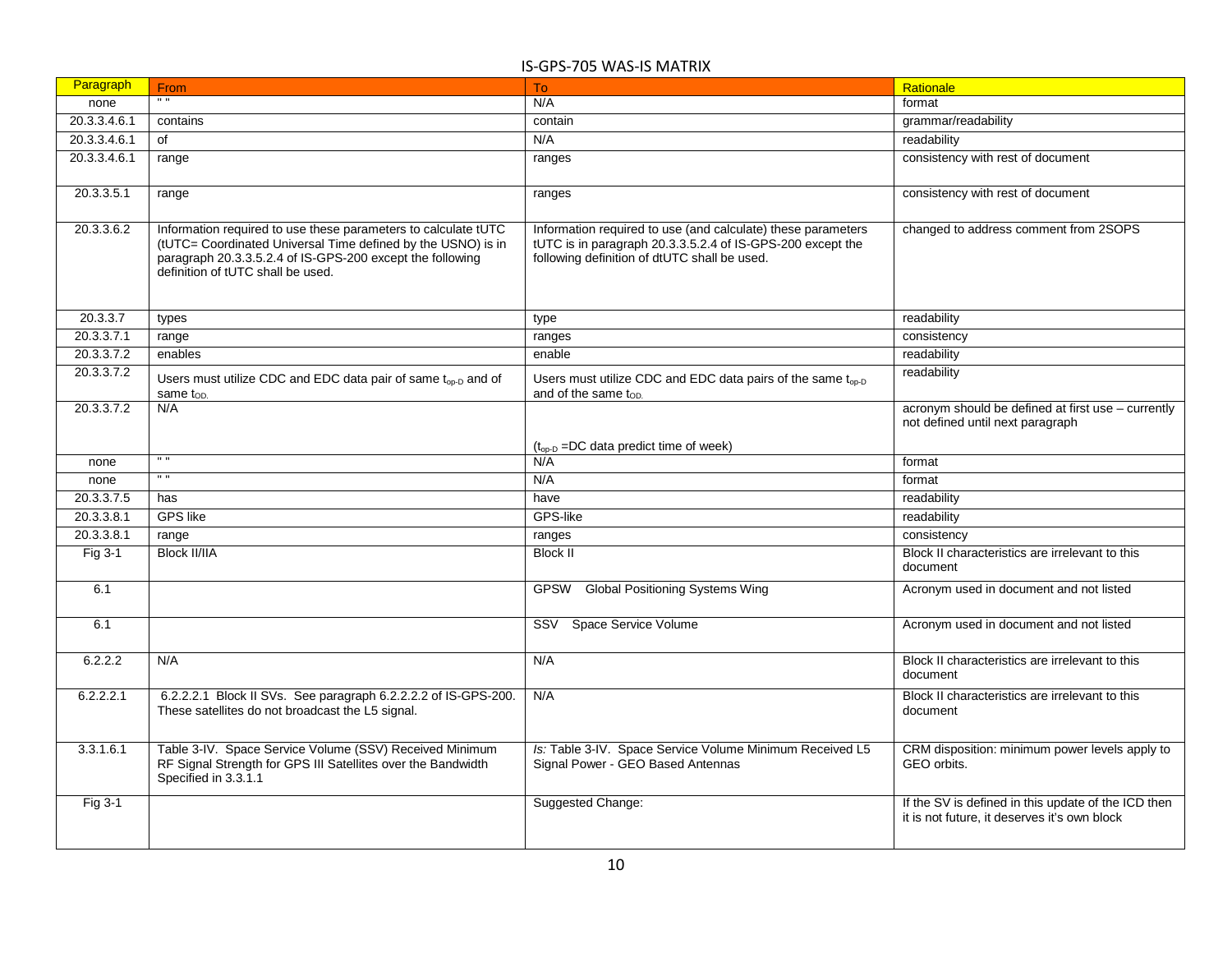| Paragraph                         | From                                                                                                                                                                                                                                                            | To                                                                                                                                                                                                                                                                                                                                                                                                                                                                                                                                                                                                                     | Rationale                                                                                           |
|-----------------------------------|-----------------------------------------------------------------------------------------------------------------------------------------------------------------------------------------------------------------------------------------------------------------|------------------------------------------------------------------------------------------------------------------------------------------------------------------------------------------------------------------------------------------------------------------------------------------------------------------------------------------------------------------------------------------------------------------------------------------------------------------------------------------------------------------------------------------------------------------------------------------------------------------------|-----------------------------------------------------------------------------------------------------|
| 3.3.1.7.3                         |                                                                                                                                                                                                                                                                 |                                                                                                                                                                                                                                                                                                                                                                                                                                                                                                                                                                                                                        | The Space contractor is Lockheed, not TBD                                                           |
|                                   | The group delay differential between the radiated L5 signal with<br>respect to the Earth Coverage signal for users of the Space<br>Service Volume is given by the Block III Space Contractor (TBD).<br>The details are provided in TBD.                         | The group delay differential between the radiated L5 signal with<br>respect to the Earth Coverage signal for users of the Space<br>Service are provided in TBD.                                                                                                                                                                                                                                                                                                                                                                                                                                                        |                                                                                                     |
| 3.3.1.9                           | 3.3.1.9 Signal Polarization. The transmitted signal shall be right-<br>hand circularly polarized (RHCP). For the angular range of ±14.3<br>degrees from boresight, L5 ellipticity shall be no worse than 2.4<br>dB. Nominal values are listed in section 6.3.3. | The transmitted signal shall be right-hand circularly polarized<br>(RHCP). For the angular range of ±13.8 degrees from nadir, L5<br>ellipticity shall be no worse than 2.4 dB. Nominal values are<br>listed in section 6.3.3.                                                                                                                                                                                                                                                                                                                                                                                          | Clarity of requirement and consistency across the<br>baseline.                                      |
| 6.2.2.2.6                         |                                                                                                                                                                                                                                                                 |                                                                                                                                                                                                                                                                                                                                                                                                                                                                                                                                                                                                                        | Consistent definitions across ICDs                                                                  |
|                                   | The block of operational SVs will be termed "Block III" SVs. The<br>Block III operational SVs will broadcast the L5 signal                                                                                                                                      | See paragraph 6.2.3.2.6 of IS-GPS-200. The III operational<br>SVs do broadcast the L5 signal.                                                                                                                                                                                                                                                                                                                                                                                                                                                                                                                          |                                                                                                     |
| 6.3.2                             | N/A                                                                                                                                                                                                                                                             | A plot of a typical GPS Block III phase noise spectral density<br>will be added when available.                                                                                                                                                                                                                                                                                                                                                                                                                                                                                                                        | Consistent vision across all SVs                                                                    |
| 6.3.3                             |                                                                                                                                                                                                                                                                 |                                                                                                                                                                                                                                                                                                                                                                                                                                                                                                                                                                                                                        | Consistency between specification and ICD and<br>complete definition of the Block III requirements. |
|                                   | N/A                                                                                                                                                                                                                                                             | A table of a typical GPS Block III ellipticity will be added when<br>available.                                                                                                                                                                                                                                                                                                                                                                                                                                                                                                                                        |                                                                                                     |
| 20.3.3.1.1.4<br>and<br>20.3.3.2.4 | N/A                                                                                                                                                                                                                                                             |                                                                                                                                                                                                                                                                                                                                                                                                                                                                                                                                                                                                                        | Complete update for IIIA and OCX                                                                    |
|                                   |                                                                                                                                                                                                                                                                 | Text in section 20.3.3.2.4:<br>Clock-related URA (URAoc)<br>accounts for signal-in-space contributions to user range error<br>that include, but are not limited to, the following: the net effect<br>of clock parameter and code phase error in the transmitted<br>signal for single-frequency users who correct the code phase as<br>described in Section 20.3.3.3.1.1.1, as well as the net effect of<br>clock parameter, code phase, and intersignal correction error<br>for dual-frequency L1/L2 and L1/L5 users who correct for group<br>delay and ionospheric effects as described in Section<br>20.3.3.3.1.2.2. |                                                                                                     |
| 20.3.3.5.1.1                      | N/A                                                                                                                                                                                                                                                             | The equations described in this section are based on<br>(International Earth Rotation and Reference Systems Service)<br>IERS Technical Note 21. However, these equations will be<br>updated to a new Technical Note in the next revision.                                                                                                                                                                                                                                                                                                                                                                              |                                                                                                     |
| Figure 3-1                        | 6.2.2.2 Operational SVs. The operational satellites are<br>designated Block II, Block IIA<br>6.2.2.2.1 Block II<br>SVs. See paragraph 6.2.2.2.1 of ISGPS-200. There satellites<br>do not broadcast the L5 signal.                                               | 6.2.2.2 Operational SVs. The operational satellites are<br>designated Block II, Block IIA<br>N/A                                                                                                                                                                                                                                                                                                                                                                                                                                                                                                                       |                                                                                                     |
| 3.3.1.6.1                         | $\mathbf{u}\cdot\mathbf{u}$                                                                                                                                                                                                                                     | "normal"                                                                                                                                                                                                                                                                                                                                                                                                                                                                                                                                                                                                               | document synchronization.                                                                           |
| 3.3.1.6                           |                                                                                                                                                                                                                                                                 |                                                                                                                                                                                                                                                                                                                                                                                                                                                                                                                                                                                                                        |                                                                                                     |
|                                   | off-axis power gain                                                                                                                                                                                                                                             | off-axis relative power (referenced to meak transmitted power)                                                                                                                                                                                                                                                                                                                                                                                                                                                                                                                                                         |                                                                                                     |